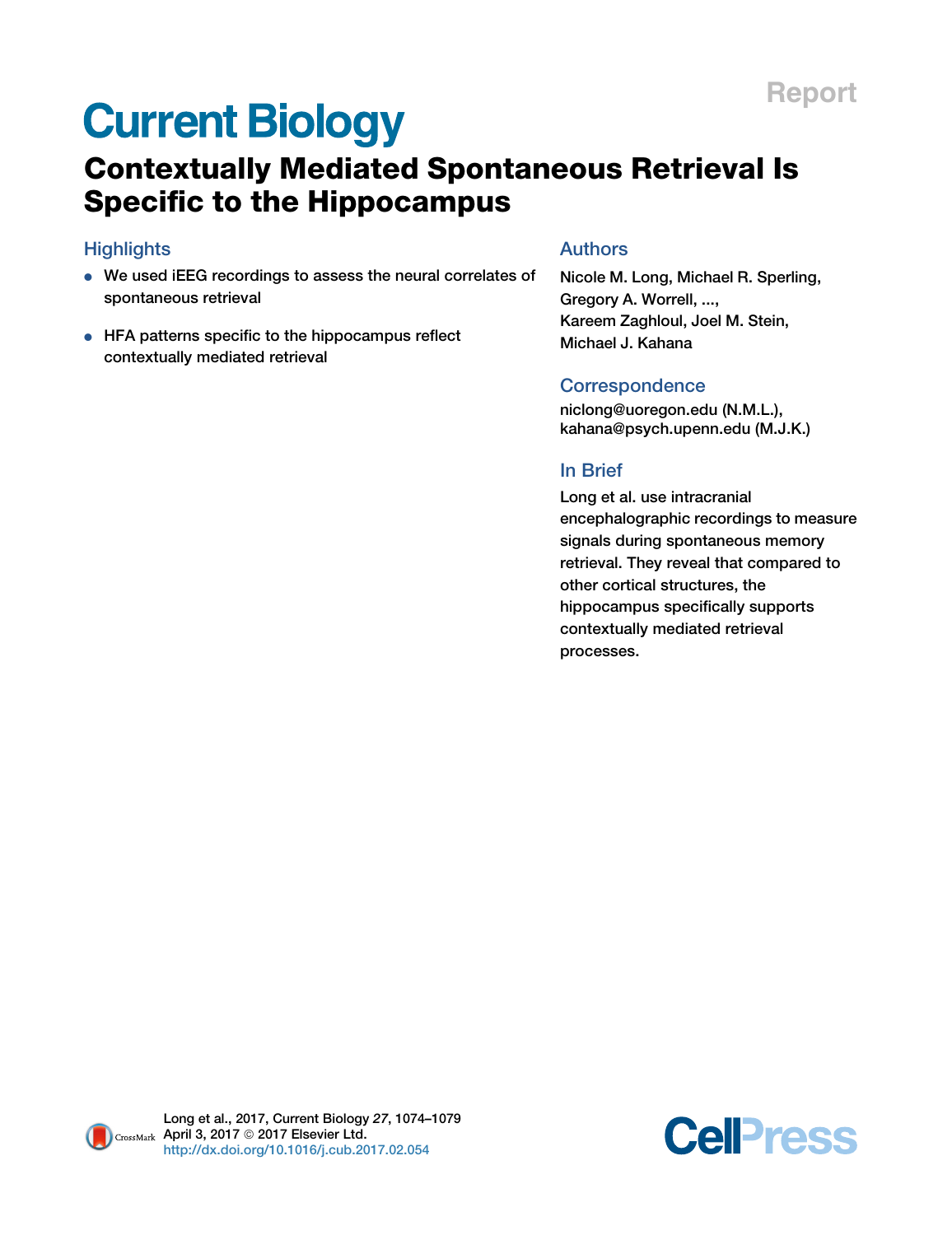

# Contextually Mediated Spontaneous Retrieval Is Specific to the Hippocampus

Nicole M. Long,<sup>[1](#page-1-0)[,12,](#page-1-1)</sup>[\\*](#page-1-2) Michael R. Sperling,<sup>[2](#page-1-3)</sup> Gregory A. Worrell,<sup>[3](#page-1-4)</sup> Kathryn A. Davis,<sup>[4](#page-1-5)</sup> Robert E. Gross,<sup>[5](#page-1-6)</sup> Bradley C. Lega,<sup>[6](#page-1-7)</sup> Barbara C. Jobst,<sup>[7](#page-1-8)</sup> Sameer A. Sheth,<sup>[8](#page-1-9)</sup> Kareem Zaghloul,<sup>[9](#page-1-10)</sup> Joel M. Stein,<sup>[10](#page-1-11)</sup> and Michael J. Kahana<sup>[11,](#page-1-12)\*</sup>

<span id="page-1-0"></span>1Department of Psychology, University of Oregon, Eugene, OR 97403, USA

<span id="page-1-3"></span>2Department of Neurology, Thomas Jefferson University Hospital, Philadelphia, PA 19107, USA

<span id="page-1-4"></span>3Department of Neurology, Mayo Clinic, Rochester, MN 55905, USA

<span id="page-1-5"></span>4Department of Neurology, Hospital of the University of Pennsylvania, Philadelphia, PA 19104, USA

<span id="page-1-6"></span>5Department of Neurosurgery, Emory University Hospital, Atlanta, GA 30322, USA

<span id="page-1-7"></span>6Department of Neurosurgery, University of Texas Southwestern, Dallas, TX 75390, USA

<span id="page-1-8"></span>7Department of Neurology, Dartmouth Medical Center, Lebanon, NH 03756, USA

<span id="page-1-9"></span><sup>8</sup>Department of Neurosurgery, Columbia University Medical Center, New York, NY 10032, USA

<span id="page-1-10"></span>9Surgical Neurology Branch, National Institutes of Health, Bethesda, MD 20814, USA

<span id="page-1-11"></span>10Department of Radiology, Hospital of the University of Pennsylvania, Philadelphia, PA 19104, USA

<span id="page-1-12"></span>11Department of Psychology, University of Pennsylvania, Philadelphia, PA 19104, USA

<span id="page-1-1"></span>12Lead Contact

<span id="page-1-2"></span>\*Correspondence: [niclong@uoregon.edu](mailto:niclong@uoregon.edu) (N.M.L.), [kahana@psych.upenn.edu](mailto:kahana@psych.upenn.edu) (M.J.K.) <http://dx.doi.org/10.1016/j.cub.2017.02.054>

#### **SUMMARY**

Although it is now well established that the hippocampus supports memory encoding [\[1, 2](#page-5-0)], little is known about hippocampal activity during spontaneous memory retrieval. Recent intracranial electroencephalographic (iEEG) work has shown that hippocampal activity during encoding predicts subsequent temporal organization of memories [[3](#page-5-1)], supporting a role in contextual binding. It is an open question, however, whether the hippocampus similarly supports contextually mediated processes during retrieval. Here, we analyzed iEEG recordings obtained from 215 epilepsy patients as they performed a free recall task. To identify neural activity specifically associated with contextual retrieval, we compared correct recalls, intrusions (incorrect recall of either items from prior lists or items not previously studied), and deliberations (matched periods during recall when no items came to mind). Neural signals that differentiate correct recalls from both other retrieval classes reflect contextual retrieval, as correct recalls alone arise from the correct context. We found that in the hippocampus, high-frequency activity (HFA, 44–100 Hz), a proxy for neural activation [\[4\]](#page-5-2), was greater prior to correct recalls relative to the other retrieval classes, with no differentiation between intrusions and deliberations. This pattern was not observed in other memory-related cortical regions, including DLPFC, thus supporting a specific hippocampal contribution to contextually mediated memory retrieval.

#### RESULTS

The goal of our study was to assess whether the hippocampus specifically supports spontaneous retrieval of contextually mediated memories, whereby temporal contextual information is used to guide retrieval processes [[5, 6\]](#page-5-3). We collected intracranial electroencephalographic (iEEG) data from 215 epilepsy patients who participated in a free recall experiment. We measured highfrequency activity (HFA, 44–100 Hz) in the field potential, a signal that correlates with both multi-unit activity and the fMRI BOLD signal  $[7, 8]$  $[7, 8]$  $[7, 8]$ , during the 500 ms preceding correct recalls  $(C)$ and recall errors (intrusions, I). Additionally, we assessed HFA during ''deliberation'' periods (D), 500-ms intervals of silence during which participants attempted to recall items without making overt vocalizations. We measured retrieval effects in four regions of interest (ROIs) that broadly encompass the "core memory network" [[9, 10\]](#page-5-5), the hippocampus, frontal, temporal, and parietal lobes ([Figures 1A](#page-2-0)–1D, left panel). Whereas general retrieval should be characterized by greater HFA for correct recalls and intrusions relative to deliberations (e.g., [[11](#page-5-6)]), contextually mediated retrieval processes should be reflected by both (1) reliable differences between correct recalls and intrusions and (2) non-reliable differences between intrusions and deliberation periods, as only correct recalls reflect retrieval of correct contextual information.

We predicted that the pattern of activity in hippocampus would be consistent with contextually mediated retrieval, with increased activity for correct recalls only, given the role of hippocampus in contextual encoding [\[3\]](#page-5-1), source memory [\[12, 13](#page-5-7)] and recollection [[14, 15](#page-5-8)]. In comparison, we predicted that our other ROIs would differentiate intrusions and deliberations. Specifically, retrieval search and monitoring processes in the frontal lobe [\[16, 17\]](#page-5-9) and sensory reactivation processes in temporal lobe [18-20] should differentiate any retrieval event, whether correct or incorrect, from a failed memory search that does not

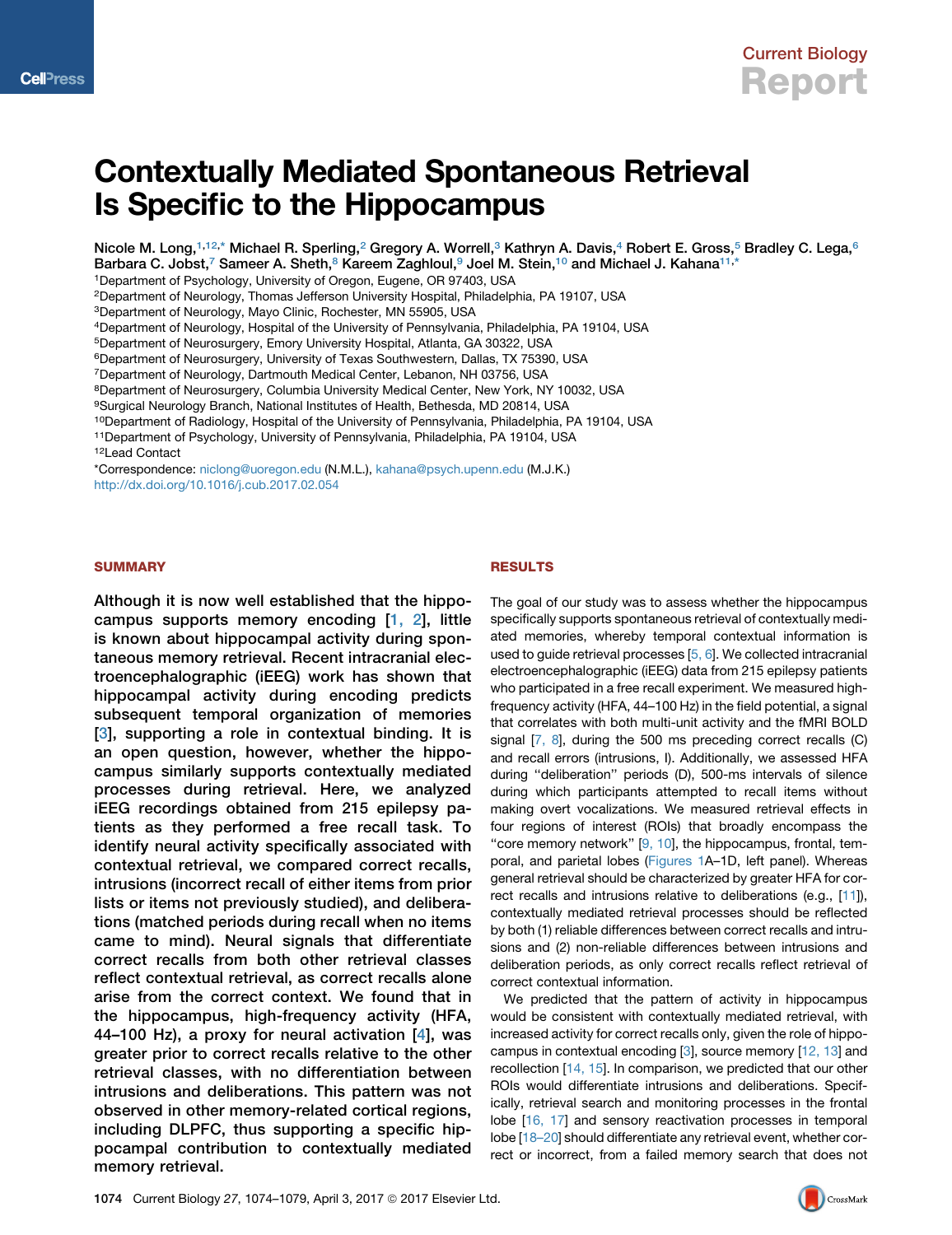<span id="page-2-0"></span>**A** Hippocampus



**B Frontal Lobe** 



**D** Parietal Lobe



**E DLPFC** 





Correct Intrusions Deliberations

 $0.6$ 

Figure 1. High-Frequency Activity during Free Recall in the Core Memory Network

 $-0.4$ 

 $\epsilon$ 

D

 $\mathbf{I}$ 

(A–E) The left panel shows electrode locations in hippocampus (A), frontal lobe (B), temporal lobe (C), parietal lobe (D), and DLPFC (E). The right panel shows *Z* scored high-frequency activity (zHFA, 44–100 Hz) for each of three retrieval classes: correct recalls (black), intrusions (dark gray), and deliberation periods (light gray). Error bars are standard error of the mean. \*p <  $0.05$ , \*\*p <  $0.01$ ,  $***p < 0.001$ .

result in a retrieval event (e.g., deliberation periods). Likewise, activity in parietal lobe should be greater for intrusions than deliberations, given that intrusions are reported because they are

<span id="page-2-1"></span>

| <b>Table 1. Comparison of Retrieval Classes within Each ROI</b> |          |          |           |  |  |  |  |  |
|-----------------------------------------------------------------|----------|----------|-----------|--|--|--|--|--|
| Region                                                          | C > 1    | l > D    | C > D     |  |  |  |  |  |
| Hippocampus (76)                                                | $3.5***$ | .06      | $4.1***$  |  |  |  |  |  |
| Frontal lobe (123)                                              | $4.4***$ | $8.6***$ | $12.7***$ |  |  |  |  |  |
| Temporal lobe (131)                                             | $2.1*$   | $2.9**$  | $6.2***$  |  |  |  |  |  |
| Parietal lobe (110)                                             | $2.3*$   | $4.2***$ | $6.1***$  |  |  |  |  |  |
| <b>DLPFC (98)</b>                                               | $3.4**$  | $6.8***$ | $8.8***$  |  |  |  |  |  |

T statistics for the paired comparison of *Z* scored high-frequency activity (zHFA, 44–100 Hz) across retrieval classes (correct recalls, C; intrusions, I; deliberations, D) within each ROI. Numbers in parentheses denote number of participants with electrodes in each region. \*p < 0.05, \*\*p < 0.01, \*\*\*p < 0.001.

subjectively believed to be correct and the parietal lobe supports subjective memory [[21](#page-5-11)]. We found a pattern consistent with contextually mediated retrieval in the hippocampus [\(Figure 1](#page-2-0)A, right panel), with increased HFA for correct recalls relative to intrusions and deliberations, and no reliable difference between intrusions and deliberations ([Table 1](#page-2-1)). We found reliable differences between all three retrieval classes in each of three large cortical regions: frontal, temporal, and parietal lobe (see [Table 1\)](#page-2-1).

A potentially interesting question concerns the nature of intrusions, which can be divided into prior-list intrusions, recall of items from previous study lists, and extra-list intrusions, recall of items not previously studied. Among the 25 participants who contributed a minimum of five prior- and extra-list intrusions, we found no reliable difference in hippocampal HFA preceding each intrusion type  $(t(24) = 0.18, p = 0.86)$ . We therefore collapsed across both intrusion types for all remaining analyses.

We next sought to directly assess whether the pattern of HFA increases exclusively preceding correct recalls in hippocampus was reliably different from the patterns observed in frontal, temporal, and parietal lobes. We ran repeated-measures ANOVAs with retrieval class (C, I, D) and region (either hippocampus and frontal lobe, hippocampus and temporal lobe, or hippocampus and parietal lobe) as factors, followed by post hoc comparisons of contrasts between retrieval classes ([Figure 2\)](#page-3-0). That is, we were not interested in differences in retrieval class across regions, e.g., whether correct items had more or less HFA in the hippocampus versus frontal lobe. Instead, we wanted to test whether the components of contextually mediated retrieval, a large positive effect for the CI contrast and a non-significant effect for the ID contrast, were unique to the hippocampus.

 $A$  2  $\times$  3 repeated-measures ANOVA between hippocampus and frontal lobe revealed a marginal effect of region, a main effect of retrieval class, and a reliable interaction between retrieval class and region [\(Table 2](#page-3-1)). Post hoc comparisons showed reliable regional differences in the ID and CD contrasts, but not the CI contrast ([Table 2\)](#page-3-1). A  $2 \times 3$  repeated-measures ANOVA between hippocampus and temporal lobe revealed a main effect of region and of retrieval class and a reliable interaction between retrieval class and region [\(Table 2\)](#page-3-1). Post hoc comparisons showed reliable region differences in the CI contrast, but not the ID or CD contrast [\(Table 2\)](#page-3-1). A 2  $\times$  3 repeated-measures ANOVA between hippocampus and parietal lobe likewise revealed a main effect of region and of retrieval class and a reliable interaction between retrieval class and region ([Table 2\)](#page-3-1). Post hoc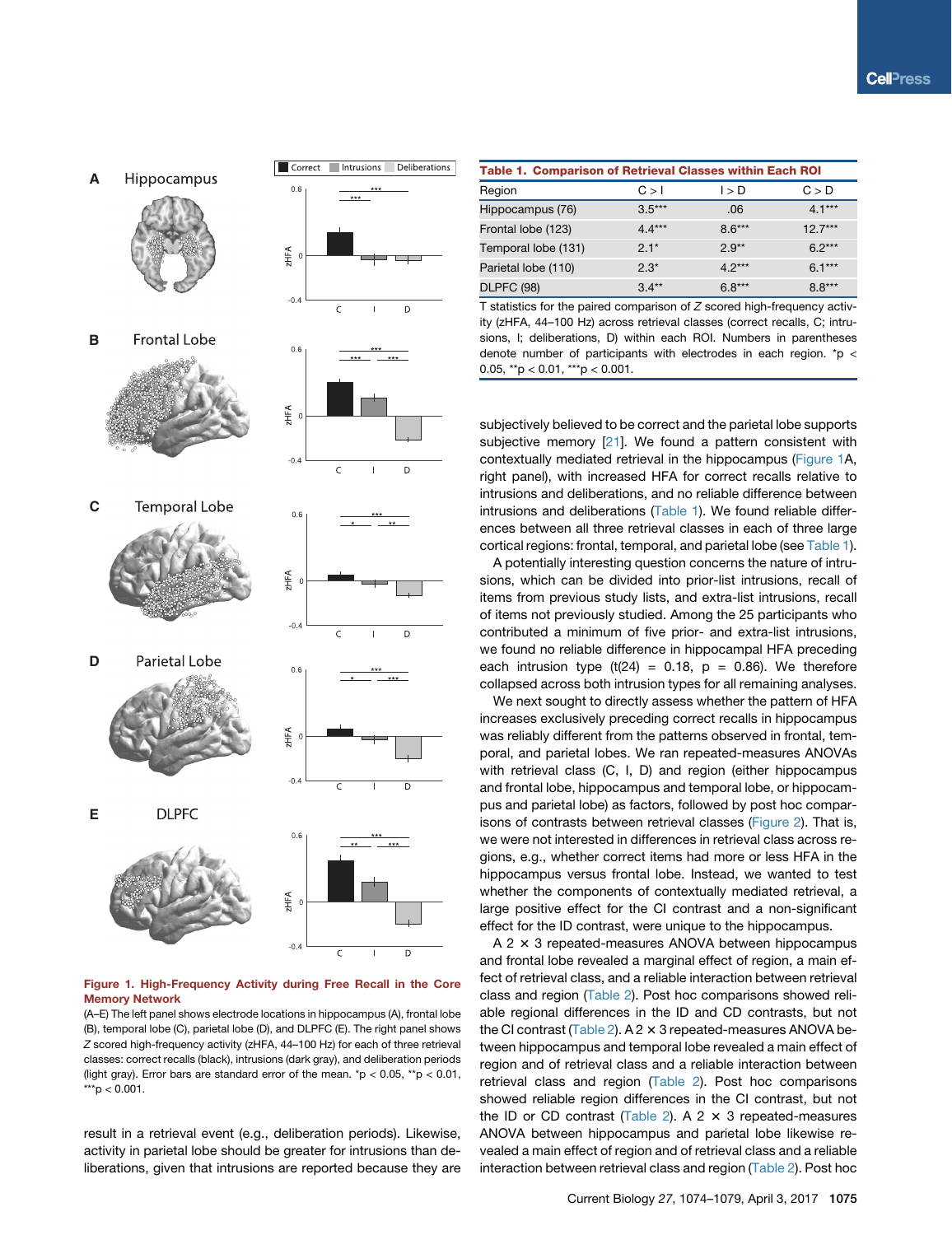<span id="page-3-0"></span>

#### Figure 2. Retrieval Contrasts

The figure shows zHFA differences between each retrieval class (correct recalls, intrusions, deliberations) for each of four ROIs (hippocampus, H; frontal lobe, F; temporal lobe, T; parietal lobe, P). Error bars are standard error of the mean. \*\*p < 0.01, \*\*\*p < 0.001.

comparisons showed reliable regional differences in the ID contrast, but not the CI or CD contrast ([Table 2](#page-3-1)). Thus, all region by retrieval class comparisons showed that the pattern of contextually mediated retrieval was specific to the hippocampus.

As the ROIs we investigated outside of the hippocampus were quite broad, we performed an additional, more focused analysis on the dorsolateral prefrontal cortex (DLPFC), which has been shown to support both organizational processes during encod-ing [[17](#page-5-12)] and monitoring processes during retrieval [\[16\]](#page-5-9). The pattern of HFA in DLPFC mirrored that in the broader frontal lobe [\(Figure 1E](#page-2-0), right panel), with reliable differences between all three retrieval classes ([Table 1](#page-2-1)). Likewise, a  $2 \times 3$  repeatedmeasures ANOVA between hippocampus and DLPFC revealed no main effect of region, a main effect of retrieval class, and a reliable interaction between retrieval class and region [\(Table 2](#page-3-1)). Post hoc comparisons showed reliable regional differences in the CD contrast and a marginal difference in the ID contrast, with no differences in the CI contrast ([Table 2](#page-3-1)), again showing that the pattern of contextually mediated retrieval is specific to the hippocampus.

#### **DISCUSSION**

The goal of the current study was to elucidate the neural mechanisms that give rise to contextually mediated retrieval. Based on prior work showing that hippocampal activity correlates with contextual encoding [\[3](#page-5-1)], we hypothesized that the hippocampus may also play a unique role in the retrieval of temporal contextual information. It was an open question whether other brain regions within the core memory network would similarly support contextually mediated retrieval. We measured HFA (44–100 Hz) during the 500-ms interval preceding retrieval of correct items, intrusions, and during periods of searching without a response (deliberations) in regions that broadly cover the core memory network [[9, 10\]](#page-5-5): the hippocampus, the DLPFC, and the frontal, temporal,

<span id="page-3-1"></span>

|                                 | <b>Table 2. Comparison of Retrieval Classes and Retrieval Class</b> |
|---------------------------------|---------------------------------------------------------------------|
| <b>Contrasts across Regions</b> |                                                                     |

|                       | <b>F</b> Statistics |                    |             | <b>T</b> Statistics |            |          |
|-----------------------|---------------------|--------------------|-------------|---------------------|------------|----------|
|                       | Region              | Retrieval<br>Class | Interaction | CI                  | ID         | CD       |
| Frontal<br>lobe (63)  | $3.7\sim$           | 29.9***            | $11.6***$   | 1.1                 | $4.2***$   | $3.9***$ |
| Temporal<br>lobe (76) | $4.3*$              | $14.0***$          | $4.1*$      | $2.7**$             | 1.8        | .09      |
| Parietal<br>lobe (57) | $4.4*$              | $17.7***$          | $3.6*$      | 1.7                 | $2.7**$    | .91      |
| DLPFC (48)            | 2.4                 | $18.7***$          | $6.4**$     | 1.4                 | 1.9 $\sim$ | $4.2***$ |

F statistics for each 2  $\times$  3 repeated-measures ANOVA comparing region (hippocampus and the region shown) and retrieval class (correct recalls, C; intrusions, I; deliberations, D). T statistics for each post hoc paired comparison between class contrasts (CI, ID, CD) across regions (hippocampus and the region shown). Numbers in parentheses denote number of participants with electrodes in both hippocampus and the region shown.  $\sim p = 0.06$ , \*p < 0.05, \*\*p < 0.01, \*\*\*p < 0.001.

and parietal lobes. We found a pattern of activity specific to the hippocampus whereby HFA increased for correct recalls relative to both intrusions and deliberation periods. Together, these results suggest that the hippocampus specifically reflects contextually mediated retrieval.

Increased hippocampal activity is a correlate of successful memory encoding [[1, 9, 12](#page-5-0)] and retrieval [\[22–24\]](#page-5-13). Although evidence from recognition memory studies suggests that the hippocampus supports source memory retrieval [[20, 25, 26](#page-5-14)], the contribution of hippocampus to spontaneous memory retrieval is less well understood. By assessing HFA, a signal thought to reflect general cortical activation [\[4\]](#page-5-2), during free recall, we were able to measure neural signals associated with the retrieval of items from correct and incorrect contexts (correct recalls and intrusions, respectively). General retrieval processes would be characterized by similar activation for correct recalls and intrusions relative to deliberations, as the first two cases both result in a retrieval event. Contextually mediated retrieval, however, would be characterized by both activation differences between correct recalls and intrusions and no activation differences between intrusions and deliberations, as the latter two cases both reflect failure to retrieve correct contextual information. We find the latter pattern in the hippocampus, suggesting that it supports contextually mediated retrieval.

Previous research has shown that item reinstatement occurs in the hippocampus  $[27]$  and that context is reinstated during retrieval [[28](#page-6-0)]. The current work presents an intersection between these findings, suggesting that hippocampus specifically reflects the retrieval of context information. A speculative interpretation of these findings is that hippocampal pattern completion [\[29–31\]](#page-6-1) may only occur for items retrieved from the correct temporal context, which would be consistent with findings that univariate hippocampal activity scales with parahippocampal representations of context [[32](#page-6-2)]. Such pattern completion may be dependent on differential contributions of hippocampal subfields supporting temporal and spatial contextual information [\[33](#page-6-3)], a possible avenue for future research.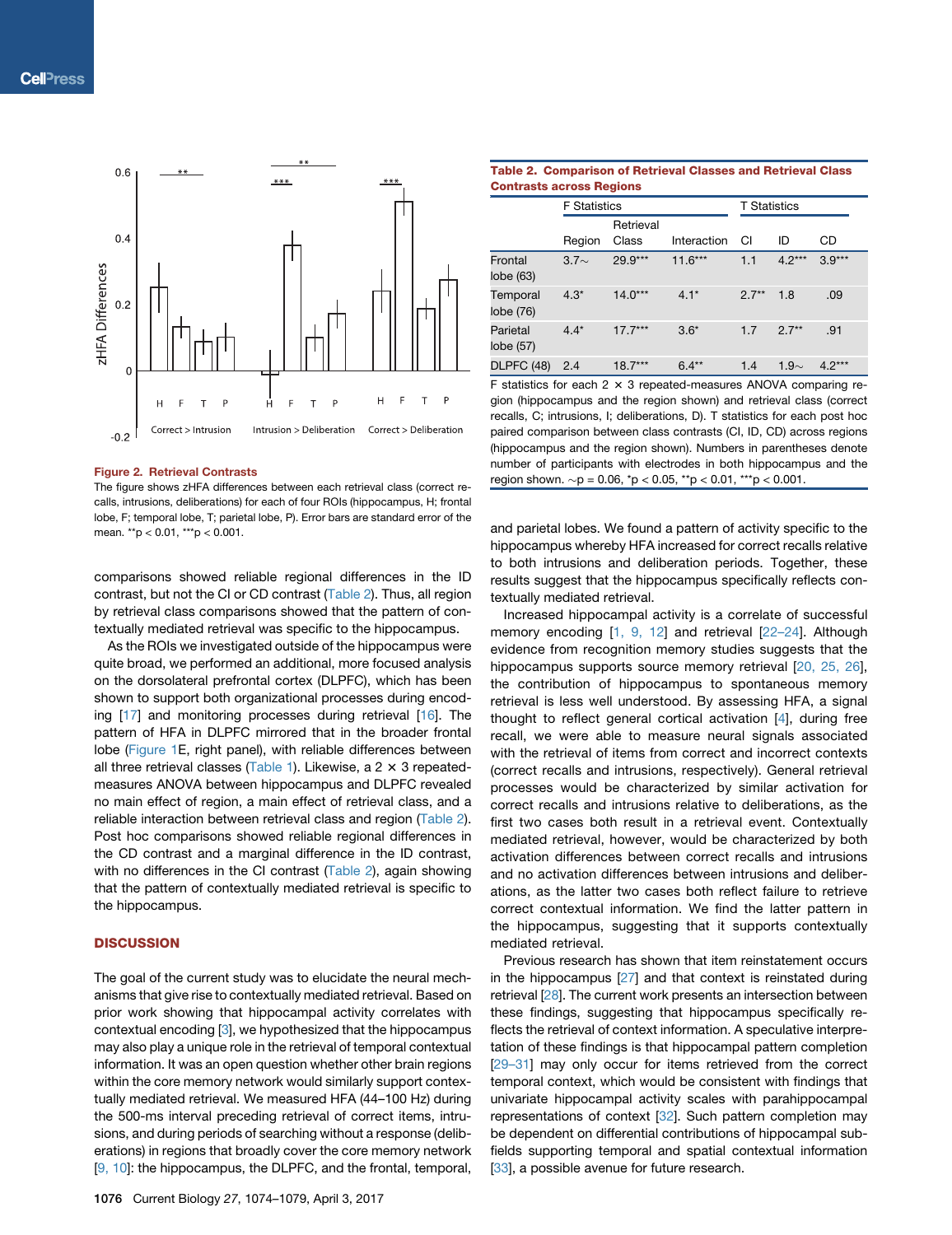The pattern of contextually mediated retrieval was specific to the hippocampus as the frontal, temporal, and parietal lobes did not show both increased activation for correct recalls relative to intrusions and equivalent activation for intrusions and deliberations. Across all regions outside of the hippocampus, including DLPFC, we found greatest activation for correct recalls, followed by intrusions, with the least activation for deliberations. The frontal lobe has been shown to support a variety of retrieval processes including controlled retrieval [\[17, 34\]](#page-5-12), selection [[34, 35\]](#page-6-4), and monitoring [\[36, 37](#page-6-5)]. The present results appear most consistent with a monitoring account whereby the frontal lobe acts as an evidence accumulator [[38\]](#page-6-6). Likewise, the pattern of results in temporal cortex may reflect the degree of sensory reactivation [\[18\]](#page-5-10), with relatively greater sensory reactivation for intrusions reflecting retrieval of item information without hippocampally mediated contextual reinstatement. Finally, our findings in the parietal lobe are consistent with evidence suggesting that this region supports vivid remembering [[39](#page-6-7)] and that parietal lobe retrieval activity may reflect a retrieval buffer [\[40\]](#page-6-8) and/or subjective memory experiences ([[21](#page-5-11)] cf. [[41](#page-6-9)]).

A major question not addressed by the present work includes the potential impact of epileptiform activity on memory retrieval. Given that our data are from neurological patients, epileptic activity may potentially contaminate the effects of interest. Indeed, epileptiform activity during retrieval can negatively impact memory performance [[42](#page-6-10)], and thus, further research may help to clarify the degree to which electrophysiological differences between successful and unsuccessful retrieval periods reflect pathological neural activity.

During spontaneous retrieval, we must perform a search in order to successfully retrieve a memory. Several computational models of human memory (e.g., [[5, 6](#page-5-3)]) propose that temporal context acts as a cue to guide this search process. Our study provides evidence that the hippocampus supports such contextually mediated retrieval and, in doing so, is distinct from other regions within the core memory network.

#### EXPERIMENTAL PROCEDURES

#### **Participants**

83 patients (37 female; age range: 15–57, mean = 36) participated in experiment 1, and 132 patients (68 female; age range: 16–64, mean = 36) participated in experiment 2. As the two experiments differed only in inter-stimulus and retrieval interval duration (see below), we merged data from both experiments and performed identical analyses on both datasets. All patients had medication-resistant epilepsy and underwent a surgical procedure in which electrodes were implanted subdurally on the cortical surface and deep within the brain parenchyma. In each case, the clinical team determined electrode placement so as to best localize epileptogenic regions. Data were collected as part of a long-term multicenter study; experiment 1 data were collected at the following centers: Boston Children's Hospital (Boston), Hospital of the University of Pennsylvania (Philadelphia), Freiburg University Hospital (Freiburg), and Thomas Jefferson University Hospital (Philadelphia). Experiment 2 data were collected at the following centers: Thomas Jefferson University Hospital (Philadelphia), Mayo Clinic (Rochester), Hospital of the University of Pennsylvania (Philadelphia), Emory University Hospital (Atlanta), University of Texas Southwestern Medical Center (Dallas), Dartmouth-Hitchcock Medical Center (Lebanon), Columbia University Medical Center (New York), and the National Institutes of Health (Bethesda). The institutional review board at each hospital approved the research protocol. We obtained informed consent from the participants or their guardians. Participants were left-hemispheric language dominant as assessed by either the participants' handedness or a clinically

administered intracarotid injection of sodium amobarbital (Wada test). Clinical need determined the electrode placements. The raw, de-identified data as well as the associated codes used in this study can be accessed at the Cognitive Electrophysiology Data Portal [\(http://memory.psych.upenn.edu/](http://memory.psych.upenn.edu/Electrophysiological_Data) [Electrophysiological\\_Data\)](http://memory.psych.upenn.edu/Electrophysiological_Data).

#### Intracranial Recordings

iEEG data were recorded using a Bio-Logic, DeltaMed, Nicolet, GrassTelefactor, Nihon Kohden EEG system, Natus XLTek EMU 128, or Grass Aura-LTM64. Depending on the amplifier and the discretion of the clinical team, the signals were sampled at 500 to 2,000 Hz. Signals were referenced to a common contact placed either intracranially or on the scalp or mastoid process. Contact localization was accomplished by co-registering the post-operative CTs with the MRIs using FSL Brain Extraction Tool (BET) and FLIRT software packages. Contact locations were then mapped to both MNI and Talairach space using an indirect stereotactic technique. Depth electrodes were manually localized by a neuroradiologist experienced in neuroanatomical localization utilizing post-operative MRIs and CT images. For each participant and electrode, the raw EEG signal was downsampled to 500 Hz, and a fourth order 2-Hz stopband butterworth notch filter was applied at 50 or 60 Hz to eliminate electrical line noise.

#### Free Recall Task

Participants studied lists of 12, 15, or 20 high-frequency, non-semanticallyrelated nouns (<http://memory.psych.upenn.edu/WordPools>) for a delayed free recall task. The computer displayed each word for 1,600 ms, followed by an 800 to 1,200 ms (experiment 1) or 750 to 1,000 ms (experiment 2) blank interstimulus interval. No encoding task was used. Immediately following the final word in each list, participants performed a distractor task (20 s) consisting of a series of arithmetic problems of the form  $A + B + C = ?$ , where A, B, and C were randomly chosen integers ranging from 1 to 9. After the distractor, participants had 45 s (experiment 1) or 30 s (experiment 2) to freely recall as many words as possible from the list in any order. Vocalizations were digitally recorded and later manually scored for analysis. On average, participants participated in two sessions and studied 19 lists.

#### Data Analyses and Spectral Power

Two concerns when analyzing bivariate interactions between closely spaced intracranial contacts are volume conduction and confounding interactions with the reference line. We used bipolar referencing to eliminate such confounds when analyzing the neural signal [[43](#page-6-11)]. We found the difference in voltage between pairs of immediately adjacent electrodes [[2](#page-5-16)]. The resulting bipolar signals were treated as new virtual electrodes and are referred to as such throughout the text. Analog pulses synchronized the electrophysiological recordings with behavioral events.

We applied the Morlet wavelet transform (wave number 6) to all bipolar electrode EEG signals from 4,500 ms preceding to 1,000 ms following vocalization, across 46 logarithmically spaced frequencies (2–100 Hz). We included a 1,000-ms buffer on both sides of the data to minimize edge effects. After log transforming the power, we downsampled the data by taking a moving average across 100-ms time windows and sliding the window every 50 ms, resulting in 109 time intervals (54 non-overlapping) from 4,500 ms preceding to 1,000 ms following vocalization. Power values were then Z transformed within session by subtracting the mean and dividing by the standard deviation power. Mean and standard deviation power were calculated across all retrieval events and time points in a session for each frequency. We then reduced the Z-transformed power to a single band of HFA (44–100 Hz).

We analyzed three classes of retrieval events: correctly recalled items, intrusions (items recalled that were not from the preceding list, excluding repetitions of previously recalled items), and deliberation periods. Any vocalization that was preceded by 5,000 ms of "silence," i.e., no other vocalizations, was included in our analysis. We then divided this 5,000-ms interval into a deliberation period and a correct recall or intrusion event. For correct recalls and intrusions, we collapsed HFA across the 500-ms interval preceding vocalization, so as not to include signals associated with speech production [[44](#page-6-12)]. Deliberation periods were 500-ms intervals of silence from 3,000 to 2,500 ms preceding vocalization during which participants were attempting to recall items but made no overt vocalizations [\[11\]](#page-5-6). By yoking deliberation periods to both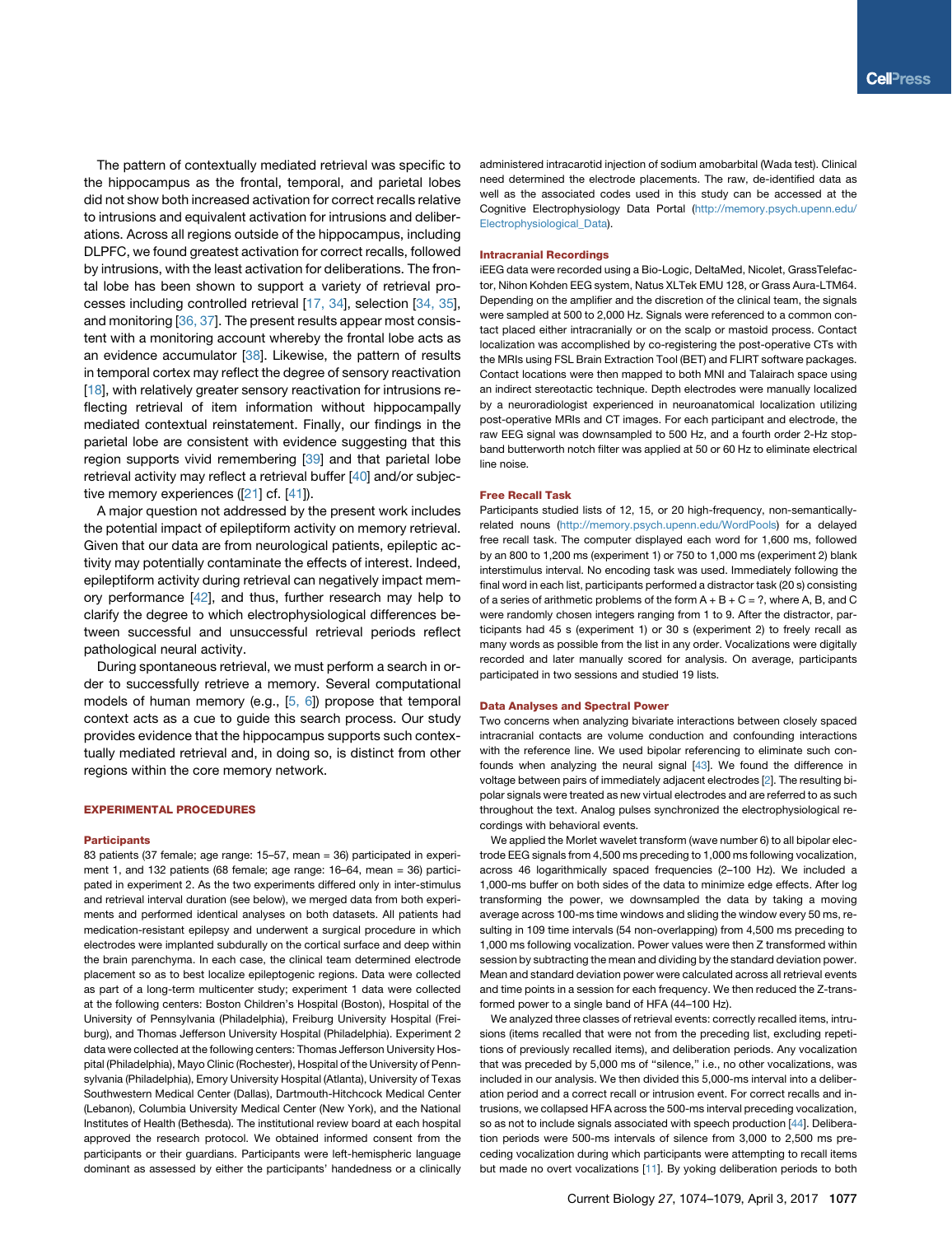correct recalls and intrusions in this way, we ensured that output position did not reliably differ across retrieval classes (mean output position by retrieval class: C, 3.0; I, 3.0, D, 2.9; repeated-measures one-way ANOVA of output position across class,  $F(2,284) = 0.13$ ,  $p = 0.88$ ). Across participants there were on average 38 correctly recalled items, 12 intrusions, and 51 deliberation periods. A participant had to have a minimum of five items per retrieval class to be included in the analysis [\[3](#page-5-1)]; 143 participants met this criterion.

#### ROI Selection and Analysis

Both to maximize the number of participants per ROI and to broadly encompass regions in the core memory network  $[9, 10]$ , we analyzed data in the hippocampus and frontal, temporal, and parietal lobes. For increased spatial specificity, we also assessed retrieval effects in DLPFC, defined based on Brodmann areas (9, 46). When accounting for the minimum event requirement (see above), the number of patients with electrodes in a given region was as follows: 76 hippocampal, 123 frontal, 131 temporal, 110 parietal, and 98 DLPFC. For each participant, we averaged HFA values across electrodes within an ROI as we were interested in effects consistent across an ROI and not regional differences within an ROI. Therefore, each participant contributed a single HFA value for each retrieval class for each ROI.

#### AUTHOR CONTRIBUTIONS

N.M.L. and M.J.K. designed experiments. N.M.L. analyzed the data. J.M.S. localized the electrodes. M.R.S., G.A.W., K.A.D., R.E.G., B.C.L., B.C.J., S.A.S., and K.Z. recruited participants and provided general assistance. N.M.L. and M.J.K. wrote the manuscript. All authors provided feedback on the manuscript. M.J.K. supervised the research.

#### ACKNOWLEDGMENTS

We thank Blackrock Microsystems for providing neural recording equipment. This work was supported by the DARPA Restoring Active Memory program (Cooperative Agreement N66001-14-2-4032) and National Institutes of Health grant MH55687. We are indebted to all patients who have selflessly volunteered their time to participate in our study. The views, opinions, and/or findings contained in this material are those of the authors and should not be interpreted as representing the official views or policies of the Department of Defense or the U.S. Government.

Received: October 7, 2016 Revised: January 10, 2017 Accepted: February 22, 2017 Published: March 23, 2017

#### <span id="page-5-0"></span>REFERENCES

- 1. [Wagner, A.D., Schacter, D.L., Rotte, M., Koutstaal, W., Maril, A., Dale,](http://refhub.elsevier.com/S0960-9822(17)30225-7/sref1) [A.M., Rosen, B.R., and Buckner, R.L. \(1998\). Building memories: remem](http://refhub.elsevier.com/S0960-9822(17)30225-7/sref1)[bering and forgetting of verbal experiences as predicted by brain activity.](http://refhub.elsevier.com/S0960-9822(17)30225-7/sref1) Science *281*[, 1188–1191](http://refhub.elsevier.com/S0960-9822(17)30225-7/sref1).
- <span id="page-5-16"></span><span id="page-5-1"></span>2. [Long, N.M., Burke, J.F., and Kahana, M.J. \(2014\). Subsequent memory](http://refhub.elsevier.com/S0960-9822(17)30225-7/sref2) [effect in intracranial and scalp EEG. Neuroimage](http://refhub.elsevier.com/S0960-9822(17)30225-7/sref2) *84*, 488–494.
- <span id="page-5-2"></span>3. [Long, N.M., and Kahana, M.J. \(2017\). Modulation of task demands sug](http://refhub.elsevier.com/S0960-9822(17)30225-7/sref3)[gests that semantic processing interferes with the formation of episodic](http://refhub.elsevier.com/S0960-9822(17)30225-7/sref3) [associations. J. Exp. Psychol. Learn. Mem. Cogn.](http://refhub.elsevier.com/S0960-9822(17)30225-7/sref3) *43*, 167–176.
- <span id="page-5-3"></span>4. [Burke, J.F., Ramayya, A.G., and Kahana, M.J. \(2015\). Human intracranial](http://refhub.elsevier.com/S0960-9822(17)30225-7/sref4) [high-frequency activity during memory processing: neural oscillations or](http://refhub.elsevier.com/S0960-9822(17)30225-7/sref4) [stochastic volatility? Curr. Opin. Neurobiol.](http://refhub.elsevier.com/S0960-9822(17)30225-7/sref4) *31*, 104–110.
- 5. [Polyn, S.M., Norman, K.A., and Kahana, M.J. \(2009\). A context mainte](http://refhub.elsevier.com/S0960-9822(17)30225-7/sref5)[nance and retrieval model of organizational processes in free recall.](http://refhub.elsevier.com/S0960-9822(17)30225-7/sref5) [Psychol. Rev.](http://refhub.elsevier.com/S0960-9822(17)30225-7/sref5) *116*, 129–156.
- 6. [Lohnas, L.J., Polyn, S.M., and Kahana, M.J. \(2015\). Expanding the scope](http://refhub.elsevier.com/S0960-9822(17)30225-7/sref6) [of memory search: modeling intralist and interlist effects in free recall.](http://refhub.elsevier.com/S0960-9822(17)30225-7/sref6) [Psychol. Rev.](http://refhub.elsevier.com/S0960-9822(17)30225-7/sref6) *122*, 337–363.
- <span id="page-5-4"></span>7. [Manning, J.R., Jacobs, J., Fried, I., and Kahana, M.J. \(2009\). Broadband](http://refhub.elsevier.com/S0960-9822(17)30225-7/sref7) [shifts in local field potential power spectra are correlated with single](http://refhub.elsevier.com/S0960-9822(17)30225-7/sref7)[neuron spiking in humans. J. Neurosci.](http://refhub.elsevier.com/S0960-9822(17)30225-7/sref7) *29*, 13613–13620.
- 8. [Mukamel, R., Gelbard, H., Arieli, A., Hasson, U., Fried, I., and Malach, R.](http://refhub.elsevier.com/S0960-9822(17)30225-7/sref8) [\(2005\). Coupling between neuronal firing, field potentials, and FMRI in hu](http://refhub.elsevier.com/S0960-9822(17)30225-7/sref8)[man auditory cortex. Science](http://refhub.elsevier.com/S0960-9822(17)30225-7/sref8) *309*, 951–954.
- <span id="page-5-5"></span>9. [Kim, H. \(2011\). Neural activity that predicts subsequent memory and](http://refhub.elsevier.com/S0960-9822(17)30225-7/sref9) [forgetting: a meta-analysis of 74 fMRI studies. Neuroimage](http://refhub.elsevier.com/S0960-9822(17)30225-7/sref9) *54*, 2446– [2461](http://refhub.elsevier.com/S0960-9822(17)30225-7/sref9).
- 10. [Burke, J.F., Long, N.M., Zaghloul, K.A., Sharan, A.D., Sperling, M.R., and](http://refhub.elsevier.com/S0960-9822(17)30225-7/sref10) [Kahana, M.J. \(2014\). Human intracranial high-frequency activity maps](http://refhub.elsevier.com/S0960-9822(17)30225-7/sref10) [episodic memory formation in space and time. Neuroimage](http://refhub.elsevier.com/S0960-9822(17)30225-7/sref10) *85*, 834–843.
- <span id="page-5-6"></span>11. [Lega, B.C., Jacobs, J., and Kahana, M.J. \(2012\). Human hippocampal](http://refhub.elsevier.com/S0960-9822(17)30225-7/sref11) [theta oscillations and the formation of episodic memories. Hippocampus](http://refhub.elsevier.com/S0960-9822(17)30225-7/sref11) *22*[, 748–761.](http://refhub.elsevier.com/S0960-9822(17)30225-7/sref11)
- <span id="page-5-7"></span>12. [Davachi, L., Mitchell, J.P., and Wagner, A.D. \(2003\). Multiple routes to](http://refhub.elsevier.com/S0960-9822(17)30225-7/sref12) [memory: distinct medial temporal lobe processes build item and source](http://refhub.elsevier.com/S0960-9822(17)30225-7/sref12) [memories. Proc. Natl. Acad. Sci. USA](http://refhub.elsevier.com/S0960-9822(17)30225-7/sref12) *100*, 2157–2162.
- 13. [Hayama, H.R., Vilberg, K.L., and Rugg, M.D. \(2012\). Overlap between the](http://refhub.elsevier.com/S0960-9822(17)30225-7/sref13) [neural correlates of cued recall and source memory: evidence for a generic](http://refhub.elsevier.com/S0960-9822(17)30225-7/sref13) [recollection network? J. Cogn. Neurosci.](http://refhub.elsevier.com/S0960-9822(17)30225-7/sref13) *24*, 1127–1137.
- <span id="page-5-8"></span>14. [Ranganath, C., Yonelinas, A.P., Cohen, M.X., Dy, C.J., Tom, S.M., and](http://refhub.elsevier.com/S0960-9822(17)30225-7/sref14) [D'Esposito, M. \(2004\). Dissociable correlates of recollection and familiarity](http://refhub.elsevier.com/S0960-9822(17)30225-7/sref14) [within the medial temporal lobes. Neuropsychologia](http://refhub.elsevier.com/S0960-9822(17)30225-7/sref14) *42*, 2–13.
- 15. [Yonelinas, A.P. \(2013\). The hippocampus supports high-resolution bind](http://refhub.elsevier.com/S0960-9822(17)30225-7/sref15)[ing in the service of perception, working memory and long-term memory.](http://refhub.elsevier.com/S0960-9822(17)30225-7/sref15) [Behav. Brain Res.](http://refhub.elsevier.com/S0960-9822(17)30225-7/sref15) *254*, 34–44.
- <span id="page-5-9"></span>16. [Hayama, H.R., and Rugg, M.D. \(2009\). Right dorsolateral prefrontal cortex](http://refhub.elsevier.com/S0960-9822(17)30225-7/sref16) [is engaged during post-retrieval processing of both episodic and semantic](http://refhub.elsevier.com/S0960-9822(17)30225-7/sref16) [information. Neuropsychologia](http://refhub.elsevier.com/S0960-9822(17)30225-7/sref16) *47*, 2409–2416.
- <span id="page-5-12"></span>17. Long, N.M., Ö[ztekin, I., and Badre, D. \(2010\). Separable prefrontal cortex](http://refhub.elsevier.com/S0960-9822(17)30225-7/sref17) [contributions to free recall. J. Neurosci.](http://refhub.elsevier.com/S0960-9822(17)30225-7/sref17) *30*, 10967–10976.
- <span id="page-5-10"></span>18. [Slotnick, S.D., and Schacter, D.L. \(2004\). A sensory signature that distin](http://refhub.elsevier.com/S0960-9822(17)30225-7/sref18)[guishes true from false memories. Nat. Neurosci.](http://refhub.elsevier.com/S0960-9822(17)30225-7/sref18) *7*, 664–672.
- 19. [Kuhl, B.A., Rissman, J., Chun, M.M., and Wagner, A.D. \(2011\). Fidelity of](http://refhub.elsevier.com/S0960-9822(17)30225-7/sref19) [neural reactivation reveals competition between memories. Proc. Natl.](http://refhub.elsevier.com/S0960-9822(17)30225-7/sref19) [Acad. Sci. USA](http://refhub.elsevier.com/S0960-9822(17)30225-7/sref19) *108*, 5903–5908.
- <span id="page-5-14"></span>20. [Gordon, A.M., Rissman, J., Kiani, R., and Wagner, A.D. \(2014\). Cortical](http://refhub.elsevier.com/S0960-9822(17)30225-7/sref20) [reinstatement mediates the relationship between content-specific encod](http://refhub.elsevier.com/S0960-9822(17)30225-7/sref20)[ing activity and subsequent recollection decisions. Cereb. Cortex](http://refhub.elsevier.com/S0960-9822(17)30225-7/sref20) *24*, [3350–3364.](http://refhub.elsevier.com/S0960-9822(17)30225-7/sref20)
- <span id="page-5-11"></span>21. [Rissman, J., Greely, H.T., and Wagner, A.D. \(2010\). Detecting individual](http://refhub.elsevier.com/S0960-9822(17)30225-7/sref21) [memories through the neural decoding of memory states and past expe](http://refhub.elsevier.com/S0960-9822(17)30225-7/sref21)[rience. Proc. Natl. Acad. Sci. USA](http://refhub.elsevier.com/S0960-9822(17)30225-7/sref21) *107*, 9849–9854.
- <span id="page-5-13"></span>22. [Eldridge, L.L., Knowlton, B.J., Furmanski, C.S., Bookheimer, S.Y., and](http://refhub.elsevier.com/S0960-9822(17)30225-7/sref22) [Engel, S.A. \(2000\). Remembering episodes: a selective role for the hippo](http://refhub.elsevier.com/S0960-9822(17)30225-7/sref22)[campus during retrieval. Nat. Neurosci.](http://refhub.elsevier.com/S0960-9822(17)30225-7/sref22) *3*, 1149–1152.
- 23. [Fernandes, M.A., Moscovitch, M., Ziegler, M., and Grady, C. \(2005\). Brain](http://refhub.elsevier.com/S0960-9822(17)30225-7/sref23) [regions associated with successful and unsuccessful retrieval of verbal](http://refhub.elsevier.com/S0960-9822(17)30225-7/sref23) [episodic memory as revealed by divided attention. Neuropsychologia](http://refhub.elsevier.com/S0960-9822(17)30225-7/sref23) *43*[, 1115–1127](http://refhub.elsevier.com/S0960-9822(17)30225-7/sref23).
- 24. [Cohn, M., Moscovitch, M., Lahat, A., and McAndrews, M.P. \(2009\).](http://refhub.elsevier.com/S0960-9822(17)30225-7/sref24) [Recollection versus strength as the primary determinant of hippocampal](http://refhub.elsevier.com/S0960-9822(17)30225-7/sref24) [engagement at retrieval. Proc. Natl. Acad. Sci. USA](http://refhub.elsevier.com/S0960-9822(17)30225-7/sref24) *106*, 22451–22455.
- 25. [Cansino, S., Maquet, P., Dolan, R.J., and Rugg, M.D. \(2002\). Brain activity](http://refhub.elsevier.com/S0960-9822(17)30225-7/sref25) [underlying encoding and retrieval of source memory. Cereb. Cortex](http://refhub.elsevier.com/S0960-9822(17)30225-7/sref25) *12*, [1048–1056.](http://refhub.elsevier.com/S0960-9822(17)30225-7/sref25)
- 26. [Yu, S.S., Johnson, J.D., and Rugg, M.D. \(2012\). Hippocampal activity dur](http://refhub.elsevier.com/S0960-9822(17)30225-7/sref26)[ing recognition memory co-varies with the accuracy and confidence of](http://refhub.elsevier.com/S0960-9822(17)30225-7/sref26) [source memory judgments. Hippocampus](http://refhub.elsevier.com/S0960-9822(17)30225-7/sref26) *22*, 1429–1437.
- <span id="page-5-15"></span>27. [Gelbard-Sagiv, H., Mukamel, R., Harel, M., Malach, R., and Fried, I. \(2008\).](http://refhub.elsevier.com/S0960-9822(17)30225-7/sref27) [Internally generated reactivation of single neurons in human hippocampus](http://refhub.elsevier.com/S0960-9822(17)30225-7/sref27) [during free recall. Science](http://refhub.elsevier.com/S0960-9822(17)30225-7/sref27) *322*, 96–101.